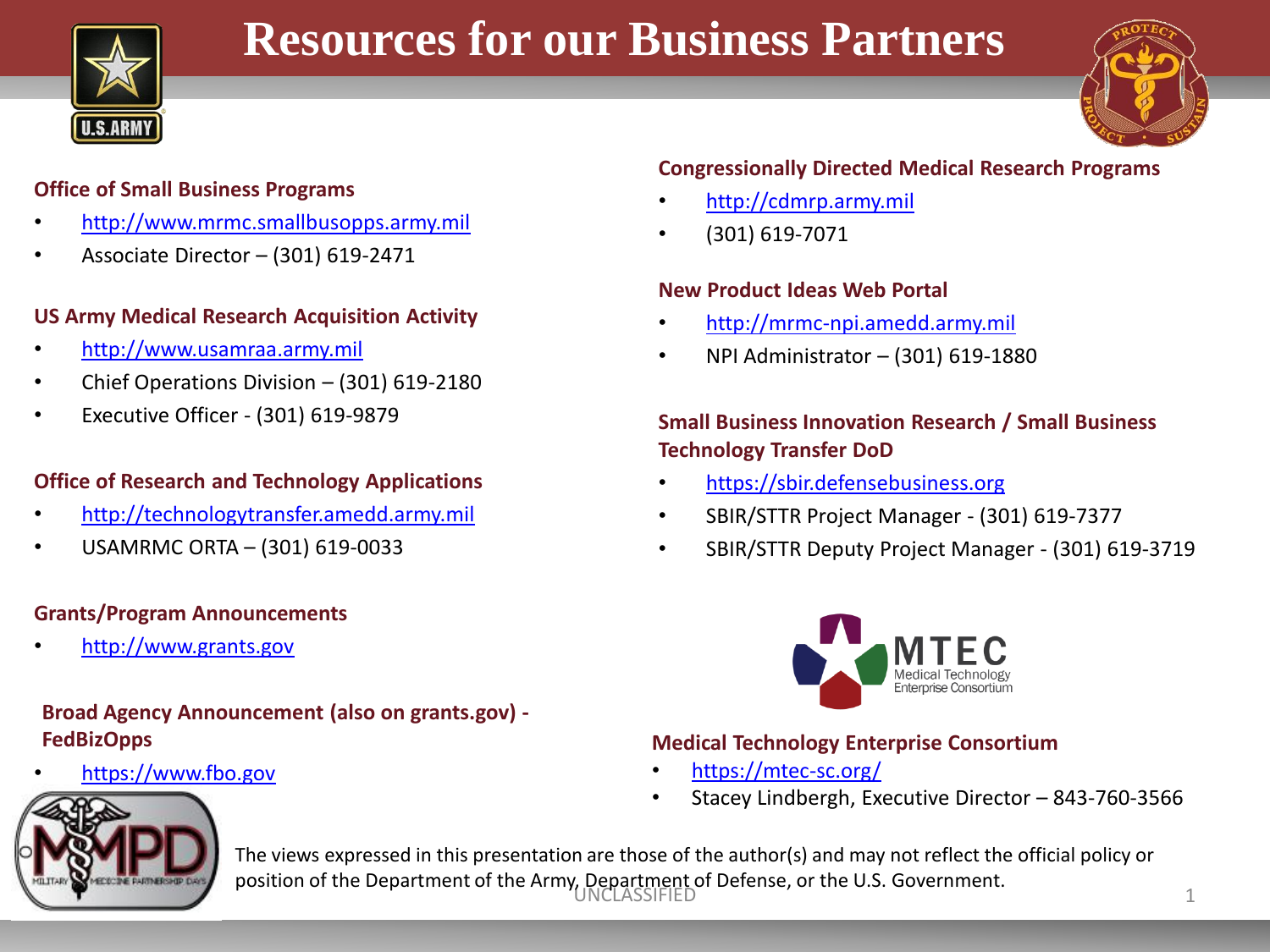

# **MTEC Perspective**





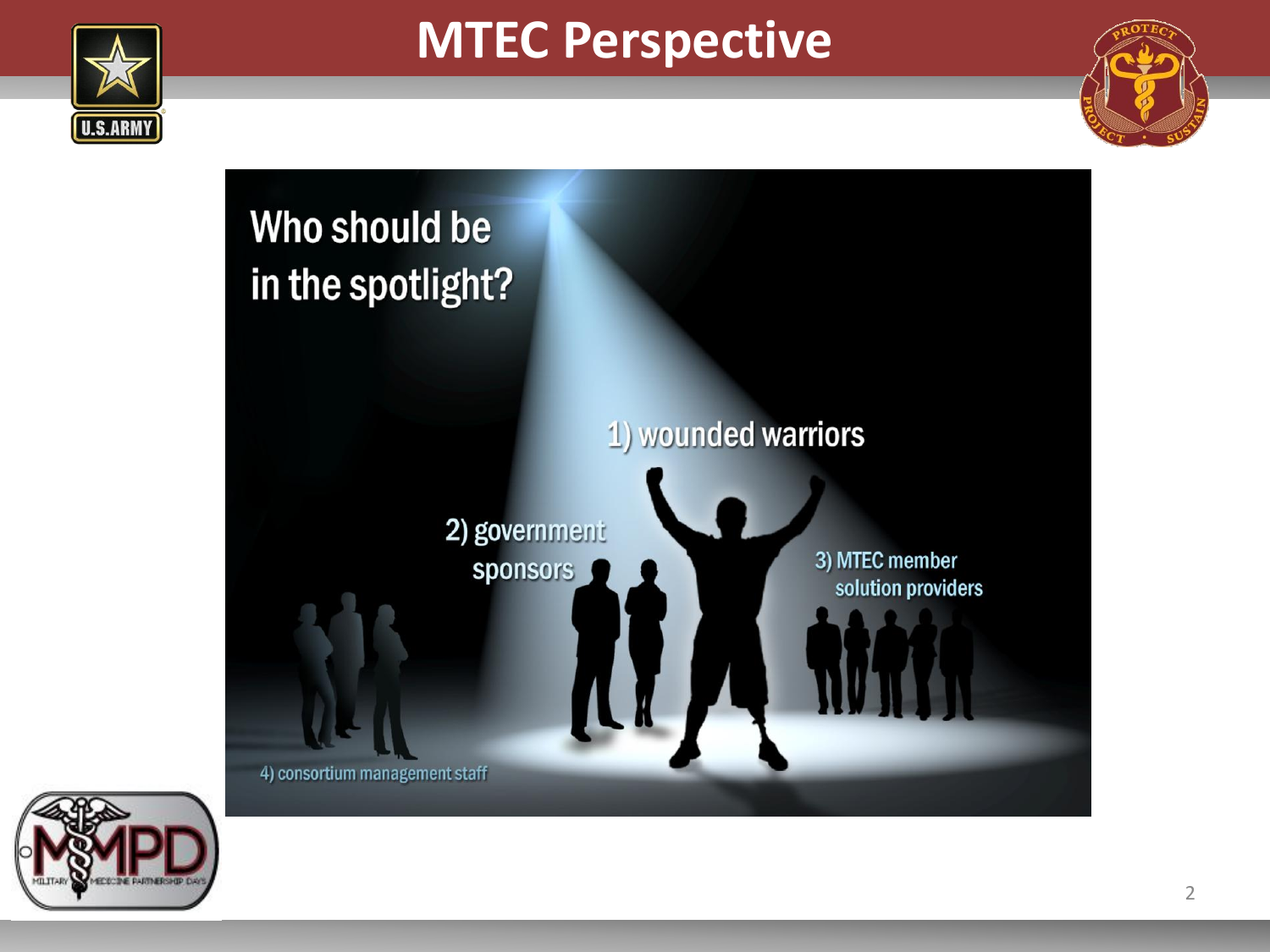



- MTEC Business Day, San Antonio Mar 2017
- $\triangleright$  Prototype Acceleration Award Mar 2017
	- Covers broad technical areas to jump start technologies for further prototype development
- $\triangleright$  Multi-topic Solicitation May 2017
- $\triangleright$  Dengue Human Infection Model May 2017
- $\triangleright$  Vascular Injury Repair May 2017
- Combating Antibiotic Resistant Bacteria
	- $\triangleright$  Request for Project Information Mar 2017